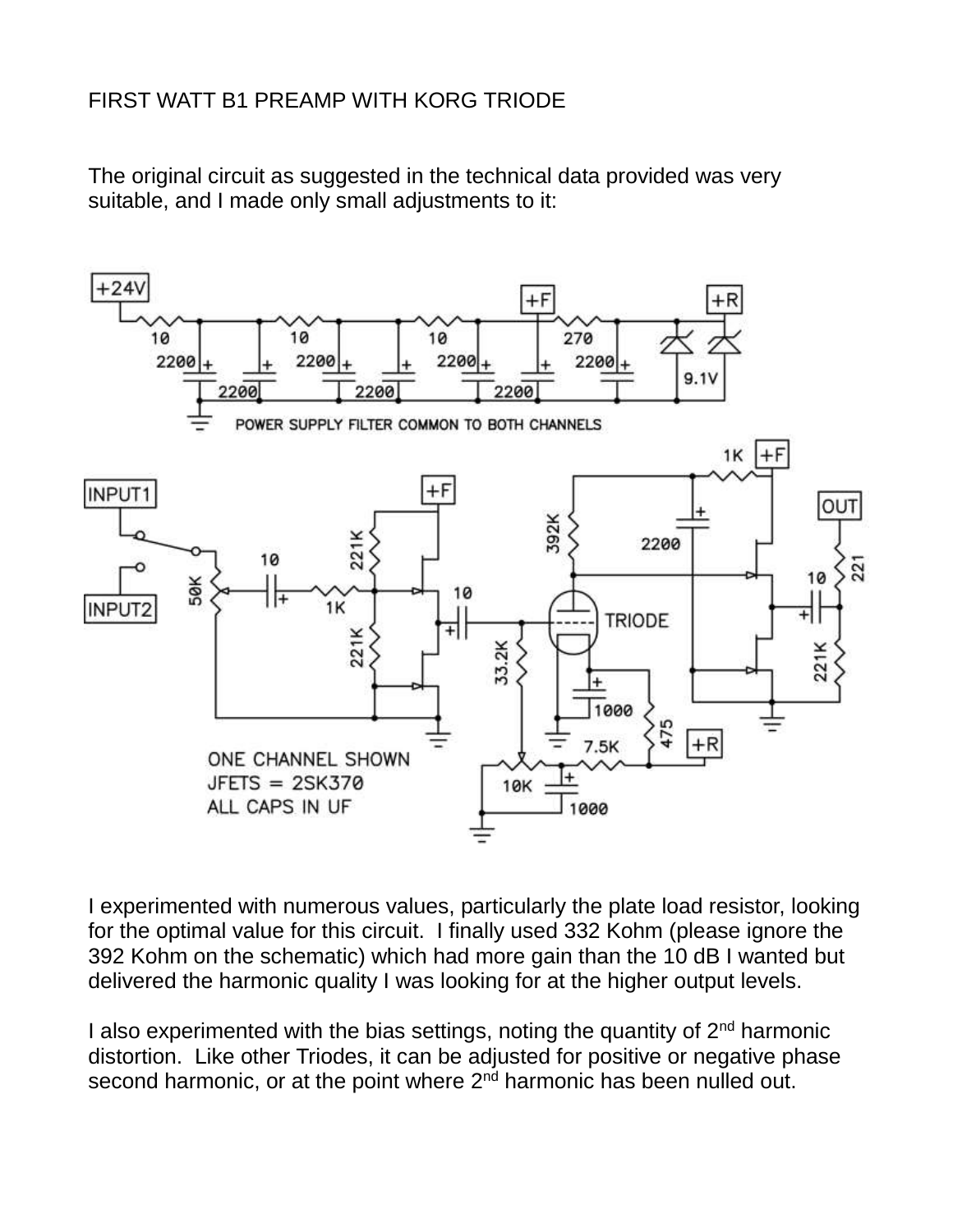After listening tests I settled on a value which gives a negative phase second harmonic at 1.5% with 1 volt output. This setting is dependent on the sensitivity of the loudspeakers and the gain of the power amplifier. In my case the loudspeakers are the Tannoy HPD 15" coaxials with a sensitivity of about 95 dB and an amplifier with voltage gain of 20 dB (Sony VFET amplifier from First Watt).

Here is what that distortion waveform looks like:



Note that because the circuit inverts the waveform, proper phase is retained by phase inversion in the chain that follows the preamp. Since the power amplifier does not invert phase, the connection to the loudspeaker was inverted.

Also, note that here the  $2<sup>nd</sup>$  harmonic appears to be in phase with the fundamental, but when the output is inverted at the speakers, the phase of the distortion becomes negative as desired.

In the above waveform you see that the blue distortion  $2<sup>nd</sup>$  harmonic is dominant, with the 3<sup>rd</sup> harmonic at about 20 dB lower than the second and a very low quantity of higher order harmonics.